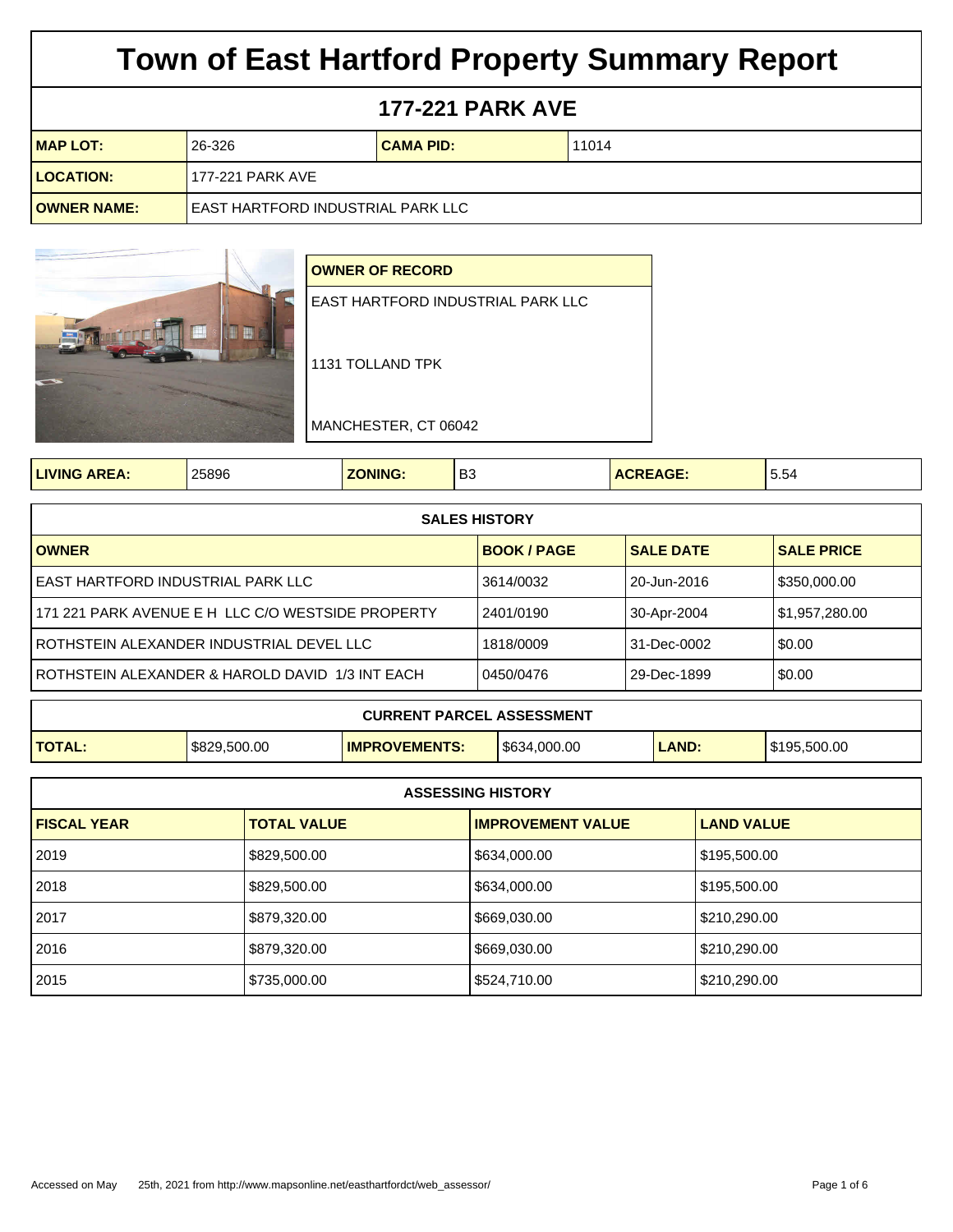## **177-221 PARK AVE**

| <b>MAP LOT:</b>    | 26-326                              | <b>CAMA PID:</b> | 11014 |
|--------------------|-------------------------------------|------------------|-------|
| <b>LOCATION:</b>   | 177-221 PARK AVE                    |                  |       |
| <b>OWNER NAME:</b> | I EAST HARTFORD INDUSTRIAL PARK LLC |                  |       |

### **BUILDING # 1**

| <b>YEAR BUILT</b>    | 1954           | <b>EXT WALL 1</b>  | <b>Brick</b>         |    |
|----------------------|----------------|--------------------|----------------------|----|
| <b>STYLE</b>         | Manufacturing  | <b>INT WALLS 1</b> | <b>Painted Block</b> |    |
| <b>MODEL</b>         | Ind/Comm       | <b>HEAT FUEL</b>   | Other                |    |
| <b>STORIES</b>       | 1.0            | <b>HEAT TYPE</b>   | <b>Unit Heater</b>   | L. |
| <b>OCCUPANCY</b>     | Industrial     | <b>AC TYPE</b>     | None                 |    |
| <b>ROOF</b>          | Gable          | <b>BEDROOMS</b>    |                      |    |
| <b>ROOF COVER</b>    | <b>Typical</b> | <b>FULL BATHS</b>  | 0                    |    |
| <b>FLOOR COVER 1</b> | Concrete       | <b>HALF BATHS</b>  |                      |    |
| % BSMT               | null           | <b>TOTAL ROOMS</b> | $\Omega$             |    |
| % FIN BSMT           | null           | % REC RM           | null                 |    |
| % SEMI FIN           | null           | % ATTIC FINISH     | null                 |    |
| <b>BSMT GARAGE</b>   | null           | <b>FIREPLACES</b>  | null                 |    |

| <b>EXTRA FEATURES</b> |                  |               |  |
|-----------------------|------------------|---------------|--|
| <b>DESCRIPTION</b>    | <b>CODE</b>      | <b>UNITS</b>  |  |
| Sprinklers-Wet        | SPR <sub>1</sub> | 11822.00 S.F. |  |
| Semifin Area          | <b>SFA</b>       | 1082.00 S.F.  |  |

| <b>EXTRA FEATURES</b> |                  |                |  |
|-----------------------|------------------|----------------|--|
| <b>DESCRIPTION</b>    | <b>CODE</b>      | <b>UNITS</b>   |  |
| Rail Road Siding      | <b>RRS</b>       | l 1500.00 L.F. |  |
| Paving                | PAV <sub>1</sub> | 67860.00 SF    |  |
| Fence-C/L             | FN <sub>1</sub>  | 220.00 L.F.    |  |

King Kol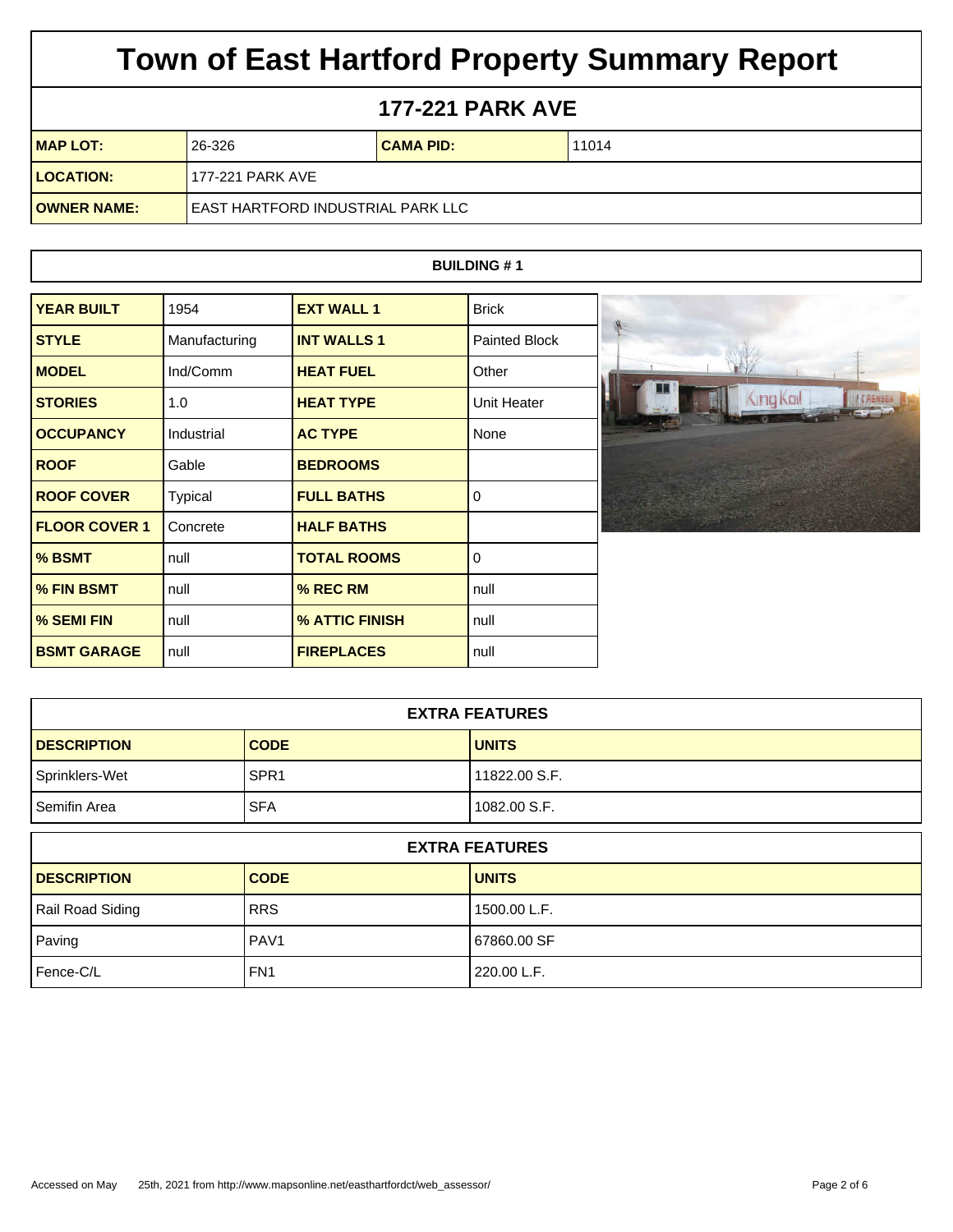## **177-221 PARK AVE**

| <b>MAP LOT:</b>    | 26-326                              | <b>CAMA PID:</b> | 11014 |
|--------------------|-------------------------------------|------------------|-------|
| <b>LOCATION:</b>   | 177-221 PARK AVE                    |                  |       |
| <b>OWNER NAME:</b> | I EAST HARTFORD INDUSTRIAL PARK LLC |                  |       |

### **BUILDING # 2**

| <b>YEAR BUILT</b>    | 1952                    | <b>EXT WALL 1</b>  | <b>Brick</b>  |
|----------------------|-------------------------|--------------------|---------------|
| <b>STYLE</b>         | <b>Storage Facility</b> | <b>INT WALLS 1</b> | Painted Block |
| <b>MODEL</b>         | Ind/Comm                | <b>HEAT FUEL</b>   | Other         |
| <b>STORIES</b>       | 1.0                     | <b>HEAT TYPE</b>   | Other         |
| <b>OCCUPANCY</b>     | Industrial              | <b>AC TYPE</b>     | Partial       |
| <b>ROOF</b>          | Gable                   | <b>BEDROOMS</b>    |               |
| <b>ROOF COVER</b>    | <b>Typical</b>          | <b>FULL BATHS</b>  | 0             |
| <b>FLOOR COVER 1</b> | Concrete                | <b>HALF BATHS</b>  |               |
| % BSMT               | null                    | <b>TOTAL ROOMS</b> | 0             |
| % FIN BSMT           | null                    | % REC RM           | null          |
| % SEMI FIN           | null                    | % ATTIC FINISH     | null          |
| <b>BSMT GARAGE</b>   | null                    | <b>FIREPLACES</b>  | null          |

| <b>EXTRA FEATURES</b> |                  |               |  |
|-----------------------|------------------|---------------|--|
| <b>DESCRIPTION</b>    | <b>CODE</b>      | <b>UNITS</b>  |  |
| Sprinklers-Wet        | SPR <sub>1</sub> | 11448.00 S.F. |  |
| Load Dock             | LDK              | l 8.00 UNITS  |  |

#### **BUILDING # 3**

| <b>YEAR BUILT</b>    | 1956                    | <b>EXT WALL 1</b>  | <b>Brick</b> |
|----------------------|-------------------------|--------------------|--------------|
| <b>STYLE</b>         | <b>Storage Facility</b> | <b>INT WALLS 1</b> | Drywall      |
| <b>MODEL</b>         | Ind/Comm                | <b>HEAT FUEL</b>   | Other        |
| <b>STORIES</b>       | 1.0                     | <b>HEAT TYPE</b>   | Unit Heater  |
| <b>OCCUPANCY</b>     | Industrial              | <b>AC TYPE</b>     | Partial      |
| <b>ROOF</b>          | Gable                   | <b>BEDROOMS</b>    |              |
| <b>ROOF COVER</b>    | <b>Typical</b>          | <b>FULL BATHS</b>  | 0            |
| <b>FLOOR COVER 1</b> | <b>Asphalt Tile</b>     | <b>HALF BATHS</b>  |              |
| % BSMT               | null                    | <b>TOTAL ROOMS</b> | 0            |

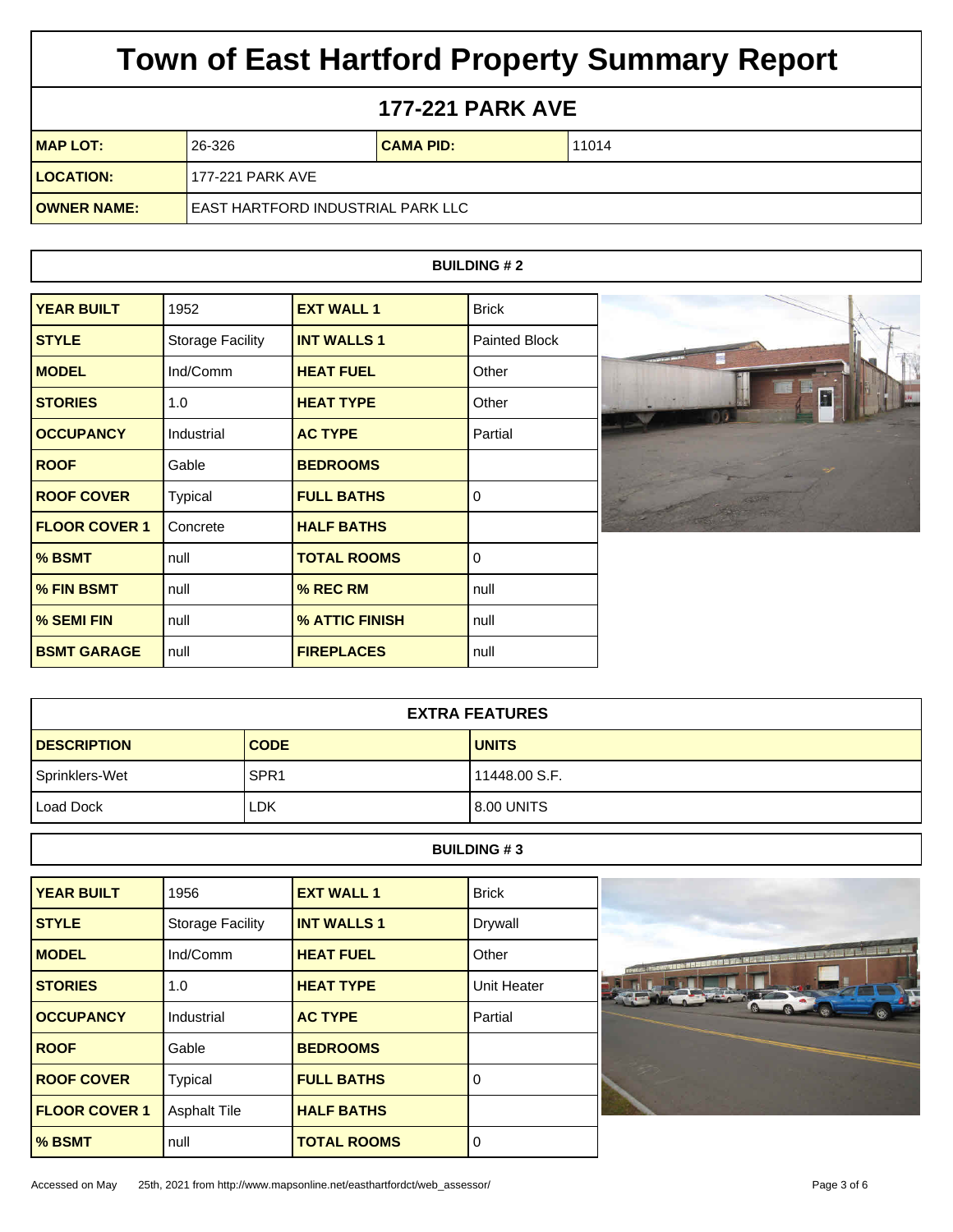### **177-221 PARK AVE**

| $IMAP$ LOT:        | 26-326                              | <b>CAMA PID:</b> | 11014 |
|--------------------|-------------------------------------|------------------|-------|
| <b>LOCATION:</b>   | 177-221 PARK AVE                    |                  |       |
| <b>OWNER NAME:</b> | I EAST HARTFORD INDUSTRIAL PARK LLC |                  |       |

| <b>% FIN BSMT</b>  | null | % REC RM          | null |
|--------------------|------|-------------------|------|
| <b>M</b> SEMI FIN  | null | % ATTIC FINISH    | null |
| <b>BSMT GARAGE</b> | null | <b>FIREPLACES</b> | null |

| <b>EXTRA FEATURES</b> |                  |                   |  |
|-----------------------|------------------|-------------------|--|
| <b>DESCRIPTION</b>    | <b>CODE</b>      | <b>UNITS</b>      |  |
| Load Dock             | LDK              | <b>1.00 UNITS</b> |  |
| Sprinklers-Wet        | SPR <sub>1</sub> | l 42786.00 S.F.   |  |

#### **BUILDING # 4**

| <b>YEAR BUILT</b>    | 1925                    | <b>EXT WALL 1</b>  | <b>Brick</b>  |
|----------------------|-------------------------|--------------------|---------------|
| <b>STYLE</b>         | <b>Storage Facility</b> | <b>INT WALLS 1</b> | Painted Block |
| <b>MODEL</b>         | Ind/Comm                | <b>HEAT FUEL</b>   | Other         |
| <b>STORIES</b>       | 1.0                     | <b>HEAT TYPE</b>   | Unit Heater   |
| <b>OCCUPANCY</b>     | Industrial              | <b>AC TYPE</b>     | None          |
| <b>ROOF</b>          | Gable                   | <b>BEDROOMS</b>    |               |
| <b>ROOF COVER</b>    | <b>Typical</b>          | <b>FULL BATHS</b>  | 0             |
| <b>FLOOR COVER 1</b> | Concrete                | <b>HALF BATHS</b>  |               |
| % BSMT               | null                    | <b>TOTAL ROOMS</b> | 0             |
| % FIN BSMT           | null                    | % REC RM           | null          |
| % SEMI FIN           | null                    | % ATTIC FINISH     | null          |
| <b>BSMT GARAGE</b>   | null                    | <b>FIREPLACES</b>  | null          |

| <b>EXTRA FEATURES</b> |                  |               |  |
|-----------------------|------------------|---------------|--|
| <b>DESCRIPTION</b>    | <b>CODE</b>      | <b>UNITS</b>  |  |
| Load Dock             | LDK              | 2.00 UNITS    |  |
| Sprinklers-Wet        | SPR <sub>1</sub> | 34304.00 S.F. |  |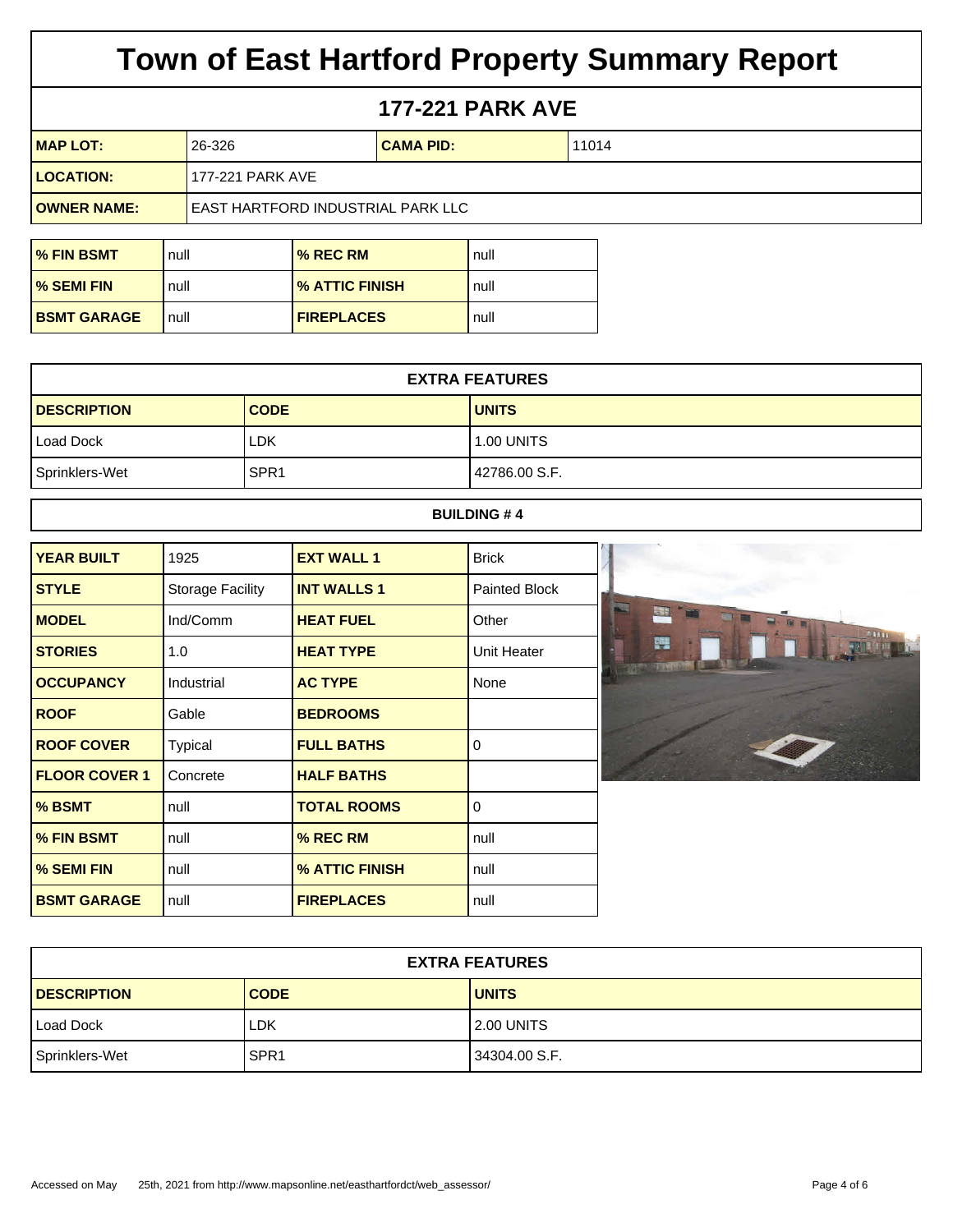## **177-221 PARK AVE**

| <b>MAP LOT:</b>    | 26-326                              | <b>CAMA PID:</b> | 11014 |
|--------------------|-------------------------------------|------------------|-------|
| <b>LOCATION:</b>   | 177-221 PARK AVE                    |                  |       |
| <b>OWNER NAME:</b> | I EAST HARTFORD INDUSTRIAL PARK LLC |                  |       |

### **BUILDING # 5**

| <b>YEAR BUILT</b>    | 1952                    | <b>EXT WALL 1</b>  | <b>Brick</b>         |
|----------------------|-------------------------|--------------------|----------------------|
| <b>STYLE</b>         | <b>Storage Facility</b> | <b>INT WALLS 1</b> | <b>Painted Block</b> |
| <b>MODEL</b>         | Ind/Comm                | <b>HEAT FUEL</b>   | Other                |
| <b>STORIES</b>       | 1.0                     | <b>HEAT TYPE</b>   | Forced Hot Air       |
| <b>OCCUPANCY</b>     | Industrial              | <b>AC TYPE</b>     | Partial              |
| <b>ROOF</b>          | Gable                   | <b>BEDROOMS</b>    |                      |
| <b>ROOF COVER</b>    | <b>Typical</b>          | <b>FULL BATHS</b>  | $\Omega$             |
| <b>FLOOR COVER 1</b> | Concrete                | <b>HALF BATHS</b>  |                      |
| % BSMT               | null                    | <b>TOTAL ROOMS</b> | $\Omega$             |
| % FIN BSMT           | null                    | $%$ REC RM         | null                 |
| % SEMI FIN           | null                    | % ATTIC FINISH     | null                 |
| <b>BSMT GARAGE</b>   | null                    | <b>FIREPLACES</b>  | null                 |



| <b>EXTRA FEATURES</b> |                  |               |  |
|-----------------------|------------------|---------------|--|
| <b>DESCRIPTION</b>    | <b>CODE</b>      | <b>UNITS</b>  |  |
| Load Dock             | <b>LDK</b>       | l 2.00 UNITS  |  |
| Sprinklers-Wet        | SPR <sub>1</sub> | 14400.00 S.F. |  |

#### **BUILDING # 6**

| <b>YEAR BUILT</b>    | 1956                    | <b>EXT WALL 1</b>  | <b>Brick</b>         |
|----------------------|-------------------------|--------------------|----------------------|
| <b>STYLE</b>         | <b>Storage Facility</b> | <b>INT WALLS 1</b> | <b>Painted Block</b> |
| <b>MODEL</b>         | Ind/Comm                | <b>HEAT FUEL</b>   | Other                |
| <b>STORIES</b>       | 1.0                     | <b>HEAT TYPE</b>   | Forced Hot Air       |
| <b>OCCUPANCY</b>     | Industrial              | <b>AC TYPE</b>     | None                 |
| <b>ROOF</b>          | Gable                   | <b>BEDROOMS</b>    |                      |
| <b>ROOF COVER</b>    | <b>Typical</b>          | <b>FULL BATHS</b>  | 0                    |
| <b>FLOOR COVER 1</b> | <b>Asphalt Tile</b>     | <b>HALF BATHS</b>  |                      |
| % BSMT               | null                    | <b>TOTAL ROOMS</b> | 0                    |